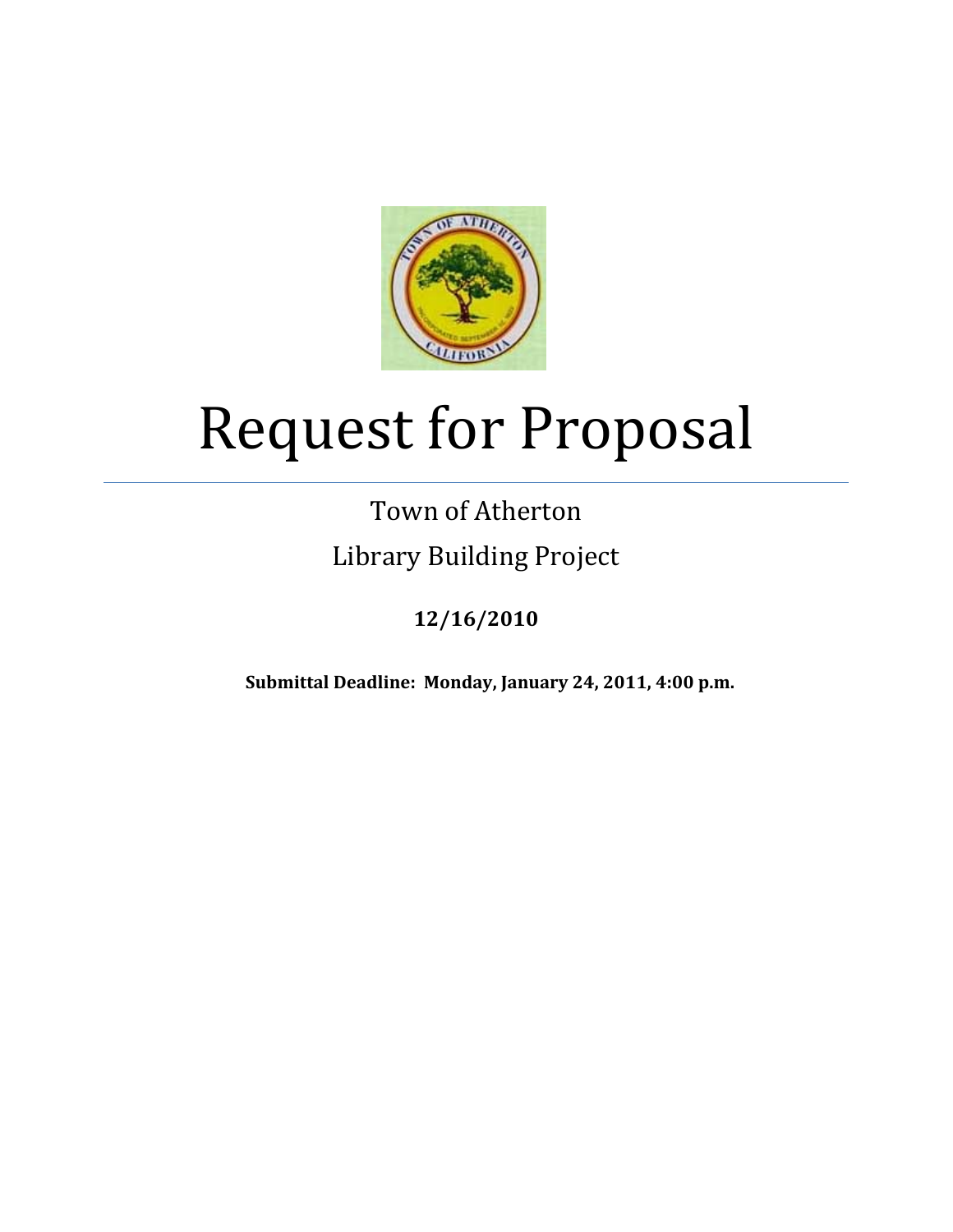## **Contents**

| 13. San Mateo County Library Service Model (included in Atherton Library Needs Assessment)  13 |
|------------------------------------------------------------------------------------------------|
|                                                                                                |
| Atherton Library Building Project<br>Page 2 of 14                                              |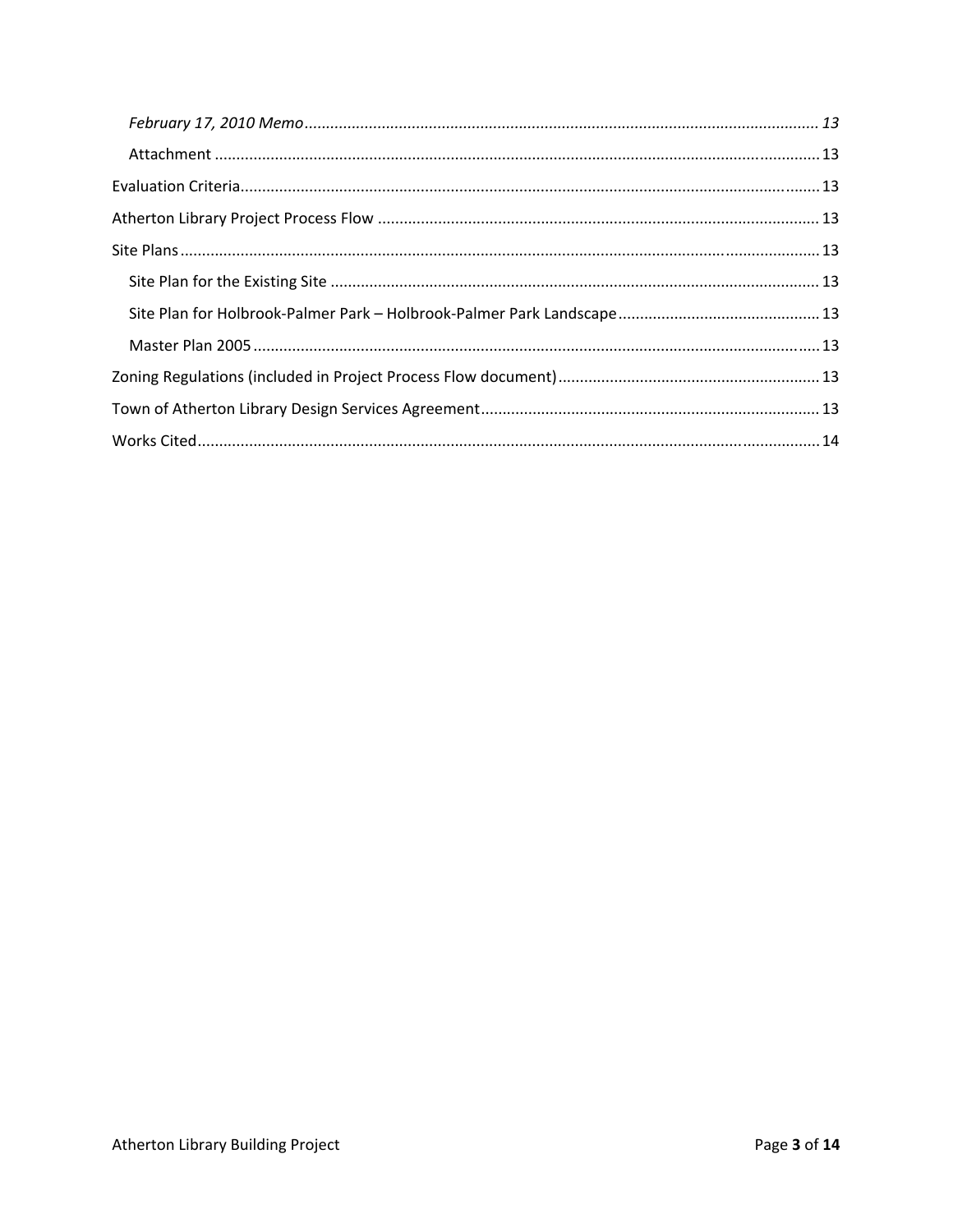The Town of Atherton seeks a Proposal from licensed architectural design firms with demonstrated experience in public library design for Phase I of the Atherton Library Building project. Phase I includes the Library Building Program, Site Selection, Conceptual Designs, and Cost Models.

#### **Town Background**

The recently published book by Pam Gullard and Nancy Lund describes the Town:

In this pretty town, ancient trees arch over winding lanes along private gardens. For over two hundred years, residents have relished the park‐like atmosphere of this peaceful refuge that is now on the edge of Silicon Valley. . . Residents keep a strong sense of community and a desire to preserve the neighborhood's original feeling of the peaceful forest and preserving that sense of rustic beauty. 1

All of Atherton is a park, said long time Atherton police chief Leroy Hubbard.2

Refer to Library Needs Assessment (in Appendix of this document) for additional information.

### **Library Background**

#### **History of Atherton Library Service**

The San Mateo County Library began providing library service to the Atherton community in 1931 in what is now Town Hall. In 1968 the library was relocated in what had been the police chief's house. This is its current location.

In 1999, the San Mateo County Library Joint Powers Authority (JPA) was established. The formation of the JPA shifted governance from the County Board of Supervisors to the JPA Governing Board, which consists of representatives from each member entity. Library

<sup>1</sup> Gullard, P, and Lund, P. G. (2009). *Under the Oaks, Two Hundred Years of Atherton History.* San Francisco: Scottwall Associates.

<sup>2</sup> Gullard, P, and Lund, P. G. (2009). *Under the Oaks, Two Hundred Years of Atherton History.* San Francisco: Scottwall Associates.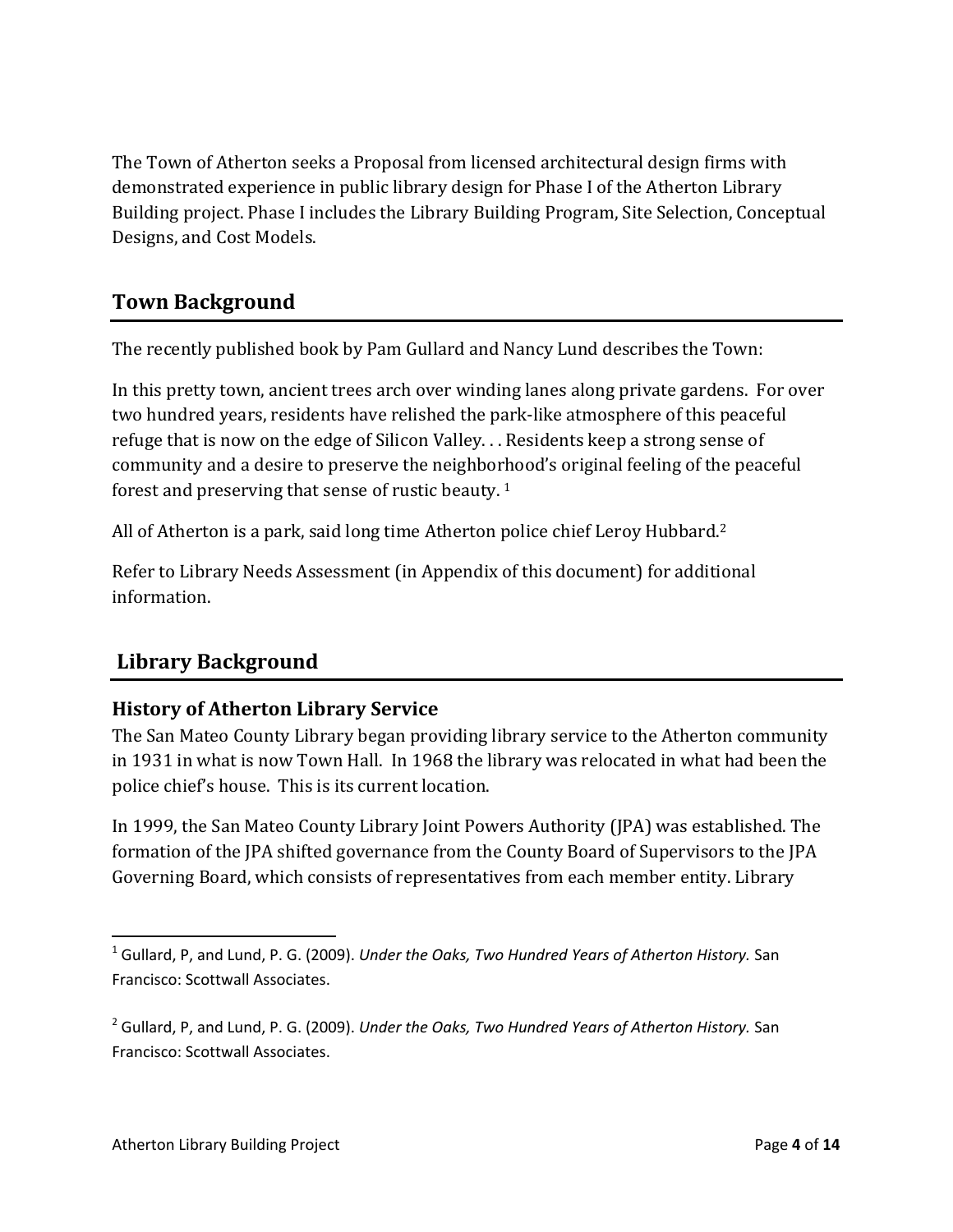service and operations are provided by the San Mateo County Library and facilities are owned and maintained by each member entity--in this case, by the Town of Atherton.

#### **Atherton Library Usage Today**

The Atherton Library welcomed over 80,000 patrons last year and approximately 130,000 books and other library materials were checked out. The Library provides engaging events for children, teens and adults, currently holding an average of 21 programs and classes per month.

#### **Identified Needs**

Based on expressed interest in the improvement of the Atherton Library and the completion by the Town of a Structural Facility Evaluation, the Library completed a Library Needs Assessment (see Appendix of this document) during FY 2009‐10. The Library Needs Assessment findings indicate that the existing facility presents significant barriers to the effective delivery of library services including:

- Inability to house an adequate collection for a community of its size
- A need to increase the number and types of seating available
- A need to increase the number of public computers available
- A need to provide areas for library related programs and events
- A need to create spaces or zones for various uses, such as quiet study areas, browsing areas, and spaces dedicated for children and teens

The report recommends that in order to effectively meet identified service needs, the facility would require an increase from the current 4,790 square feet to approximately 11,100 square feet.

#### **Project Background**

The Library Needs Assessment was studied by the Atherton Library Needs Task Force and they recommended a new library should be constructed and that the project be overseen by an Atherton Library Building Steering Committee (ALBSC). Council approved the recommendations in June 16, 2010 Resolution No 10‐30 Library Partnering (see Appendix of this document). ALBSC has been formed and part of its work is to guide this RFP process.

#### **Project Overview**

The Town of Atherton and the San Mateo County Library JPA wish to build a new library that will better serve its community of current and future users. This new library must not only meet the needs of the existing community of users, it must also be designed and programmed to anticipate and engage the needs and technologies of the next several decades. In addition, the new library could include: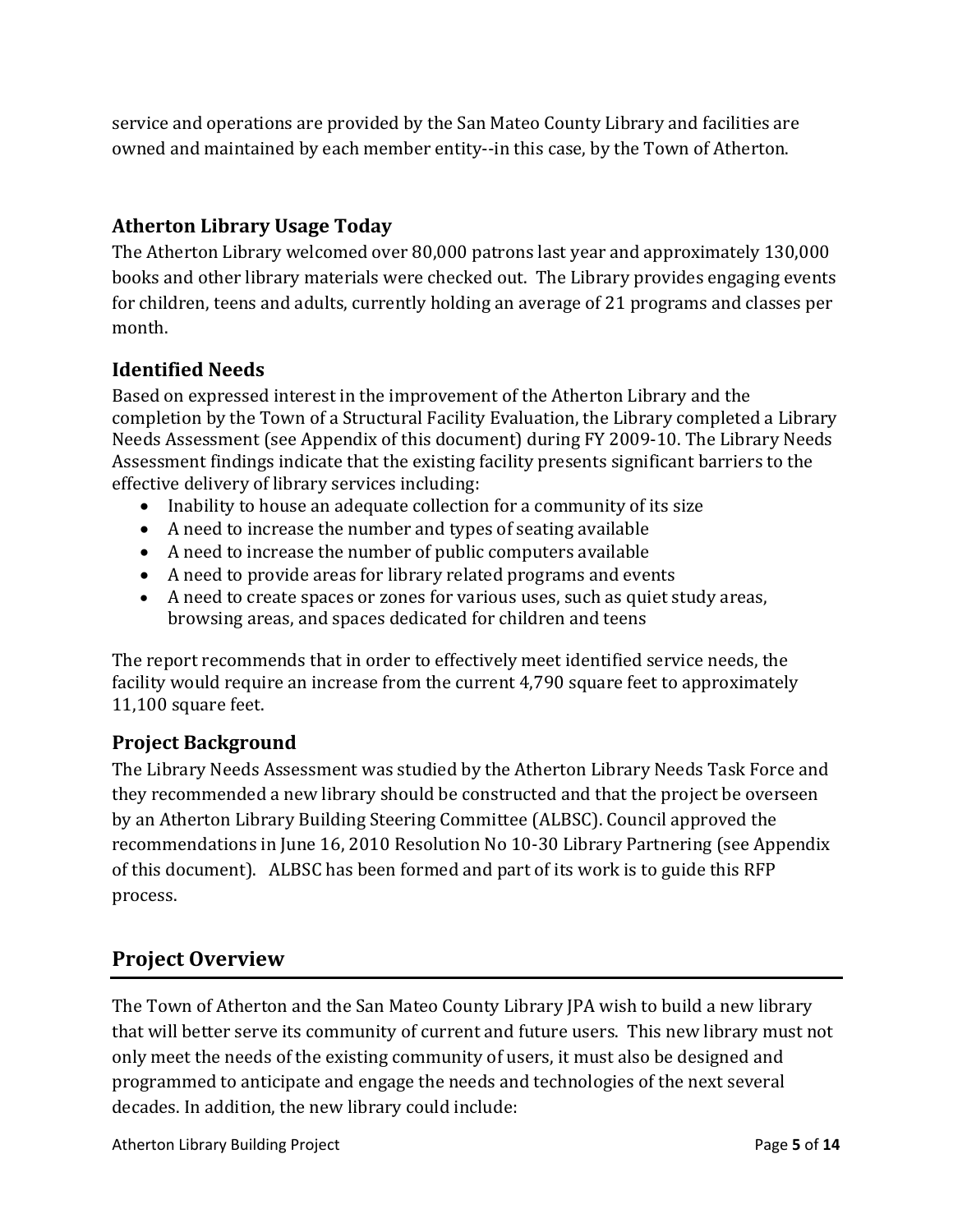- i. an area to accommodate the Town of Atherton Heritage Association collection, its associated activities and possible display areas for portions of the collection;
- ii. an area to accommodate the Town of Atherton Arts Committee and spaces to display community art;
- iii. outdoor reading, meeting and educational spaces connected to the new library;
- iv. flexible spatial configuration to allow for modular current use, future use, and technology changes.

#### **Project Description**

#### **Project Description Phase I**

Phase I requires development of concept plans for two sites, described below. The chosen design firm will be asked to interpret and satisfy the proposed ALBSC guidelines, with careful consideration of the alternative sites and budgetary constraints. At present, there is approximately \$5,000,000 in funding available for the Atherton Library project.. The concept plans will be used in the planning and environmental review process, and at least one public forum charrette. The purpose of Phase I is to complete the site selection and approval process, identify the overall concept of the new library, and effectively engage the community, which will provide the basis for Phase II work.

Two possible sites include the existing library site on Dinskelspiel Station Lane in Atherton and a site at Holbrook‐Palmer Park. Concepts for both sites are to be analyzed and developed as part of this phase. (Refer to Appendix – Site Plan for the Existing Site, Site Plan for Holbrook‐Palmer Park – Holbrook‐Palmer Park Landscape Master Plan 2005).

The existing library site is located at 2 Dinskelspiel Station Lane, Atherton adjacent to the Caltrain corridor, Atherton City Council chambers and a residential R1‐B neighborhood. The Holbrook‐Palmer Park proposed site at 150 Watkins, Atherton includes: a late 19th century Water Tower and Carriage House, a mid 20th century activities building (Pavilion) rented for private and community events, and a mid‐20th century residence (Main House) converted to accommodate private and community meetings and functions. The Water Tower and Carriage House buildings are one of a few remaining examples of late 19th century estate farm architecture in the Bay Area, and are the most significant contextual elements that will need to be accommodated and respected. It is anticipated that a new library site in Holbrook‐Palmer Park will require replacement of an existing building.

Given the nature of the two available sites, Phase I will require careful consideration of context, existing conditions, and uses within i) a neighborhood and ii) a public park. Respondents to the RFP should have members on their design team who are experienced in public library design, as well as land and landscape planning for public parks.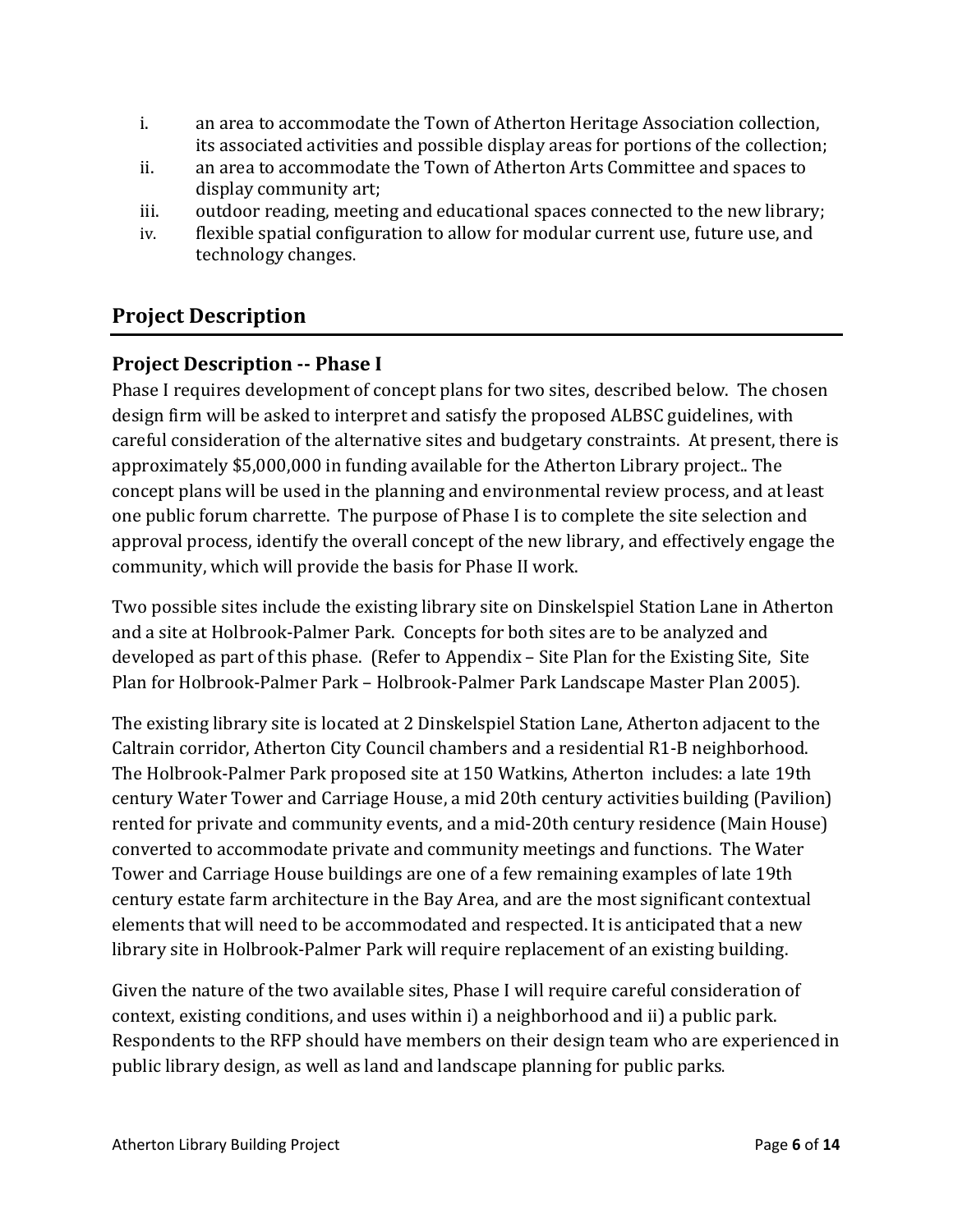Phase I requires development of concept plans for the two aforementioned sites, to be used for the planning and environmental review process, and at least one public forum charrette. We are currently hiring for Phase I of the project. Selection of a firm for Phase I does not indicate in any way that said firm will be engaged for the next phase of the project.

#### **Project Description Phase II**

Phase II will commence subsequent to successful completion of Phase I. After the completion of Phase I, an architectural firm will be selected to build upon Phase I to develop the Schematic Design for the new Atherton Library. The public and regulatory process will play an integral role in this phase. Specific requirements for Phase II will be developed subsequent to the completion of Phase I.

#### **Project Description Phase III**

We anticipate that the architectural firm hired for Phase II will continue to provide services during Phase III, including some or all of the following: design development, construction documents, bidding, construction phase services, and post-construction services.

#### **Services Requested Phase I**

#### **Library Building Program**

Using the San Mateo County Library Service Model (see Appendix) as a foundation, integrate priorities and information reflected in the Atherton Library Needs Assessment, collaborate with library staff, collaborate with ALBSC, and incorporate the feedback of the Atherton community to create an Atherton Library Building Program. Elements of the building program will include: charts providing specific figures on projected collections, projected area space needs and uses, adjacencies and spatial relationships between service areas, recommended assignable space, the relationship between the building and the site, landscape design requirements, LEED requirements, acoustical requirements, and general design requirements for the building (as well as any additional requirements).

**Site Selection** With the involvement of a landscape architect, environmental consultant, LEED consultant, and/or green consultant, investigate sites (rebuilding in the same location or potential locations within Holbrook‐Palmer Park), perform site analysis, hold a public site evaluation meeting, and assist with a site recommendation.

#### **Conceptual Drawings**

Architect will prepare conceptual drawings, based on the Atherton Library Building Program, for discussion and feedback at City Council, public presentations, and committee meetings.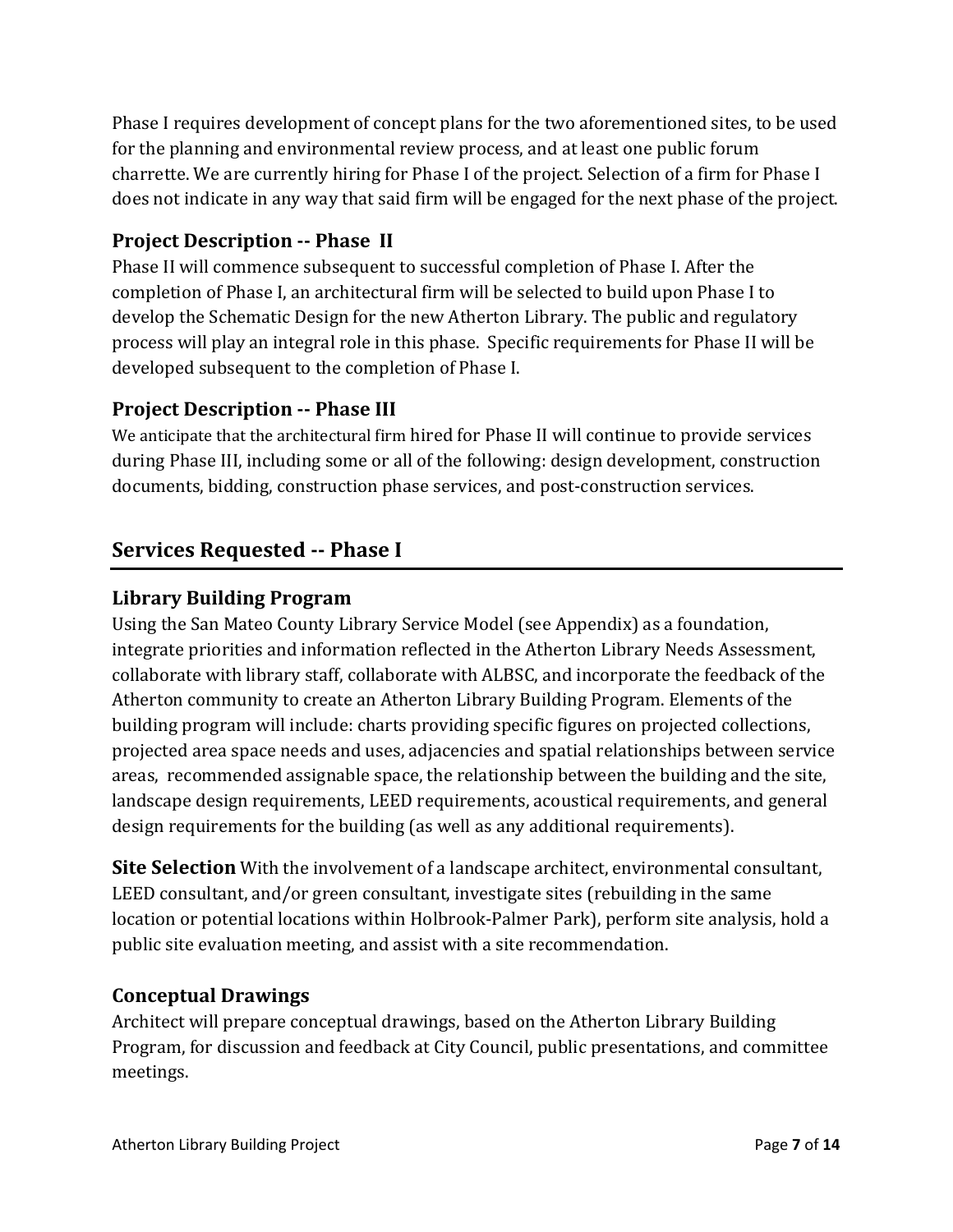#### **Community Engagement**

Facilitate community involvement throughout Phase I by developing and carrying out a communications plan, holding public meetings, and soliciting public input from multiple sources, including focus groups and charrettes.

#### **Cost Models**

Perform cost estimating activities through all phases.

#### **Meetings**

It is anticipated that Phase I will involve the planning and approval process as outlined in Exhibit E – Atherton Library Planning and Review Process. It is expected the process will involve no less than two daytime meetings with the Atherton Library Steering Committee, one Saturday charrette meeting, one evening General Plan Commission meeting, one evening Planning Commission Meeting, and one evening Atherton City Council Meeting.

#### **Presubmittal Process**

- 1. Bid Meeting and Tour: A meeting for proposal applicants will be held on Tuesday, January 4, 2011 at 1:00 p.m.
- 2. Applicant questions: Questions shall be submitted in writing and sent via email no later than January 10, 2011, 4:00 p.m. to Duncan Jones, Public Works Director, **djones@ci.atherton.ca.us** with a copy to Theresa Della Santa, Deputy City Clerk, **tdellasanta@ci.atherton.ca.us**. The questions and answers will be made available publicly January 17, 2011, 4:00 p.m. on the Town web site.
- 3. Submittal Deadline: Monday, January 24, 2011, 4:00 p.m.
- 4. Format and Delivery: Submit three (3) printed letter-sized copies with one (1) unbound copy to:

Atherton City Manager Town of Atherton 91 Ashfield Road Atherton, CA 94027

and e‐mail a PDF copy to Theresa Della Santa at **tdellasanta@ci.athertion.ca.us** .

Submittals will not be returned.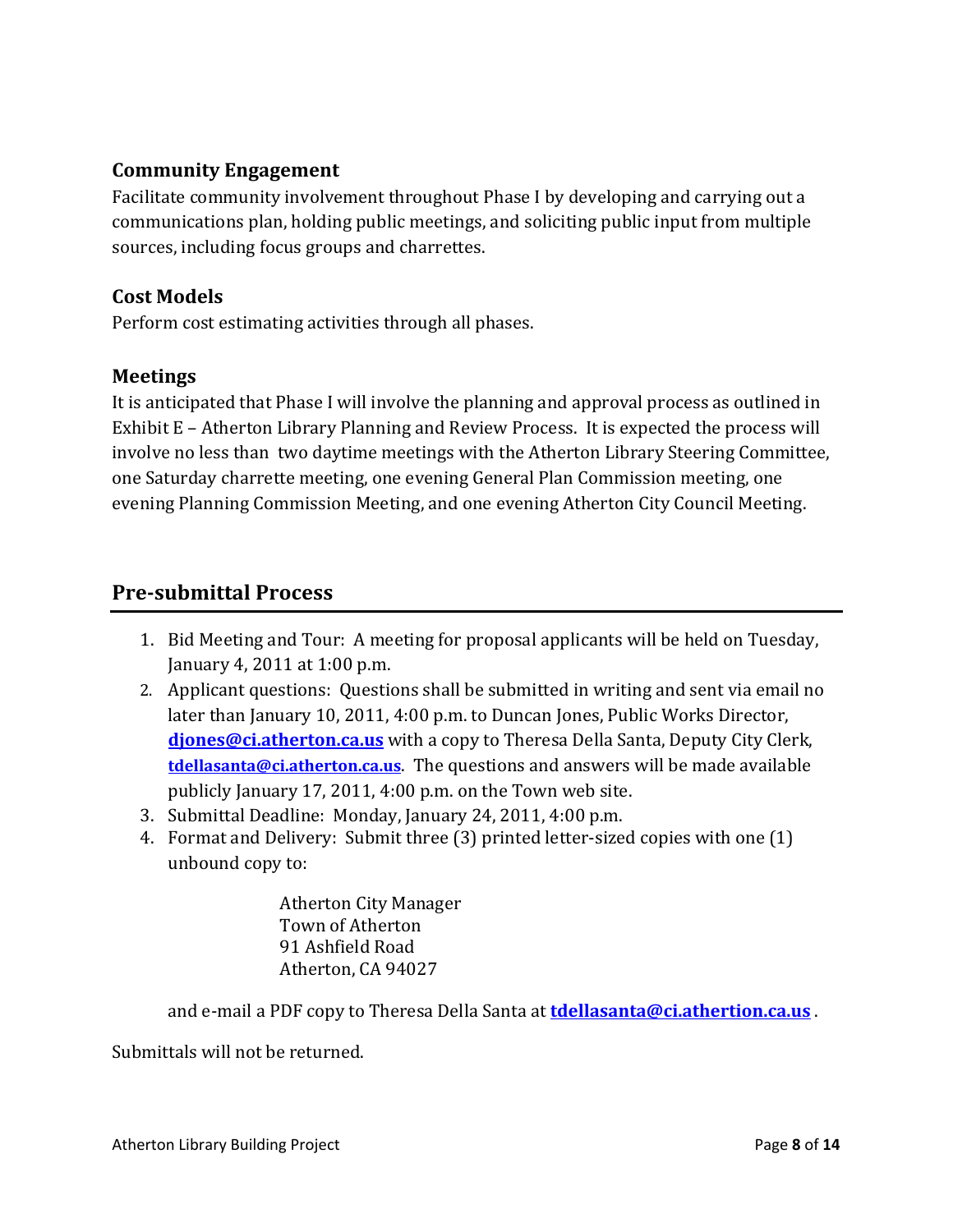#### **RFPs submitted after the deadline will not be accepted for consideration except as otherwise noted below.**

The Town reserves the right to accept or reject any or all proposals, or to alter the selection process in any way, to postpone the selection process for its own convenience at any time, and to waive any defects in this RFP. The Town also reserves the right to accept or reject any firm that a candidate proposes to use.

The Town is seeking to engage the most qualified firm, based on the evaluation criteria described (see Needs Assessment Analysis Criteria in Appendix). The Town reserves the right to negotiate with other qualified firms or solicit additional statements of qualifications at any point in the project should it later fail to negotiate a reasonable fee with the selected firm.

# 15 December 2010 RFP Approved by Atherton City Council and JPA 16 December 2010 **RFP** Issued 4 January 2011 at 1pm Pre‐submittal meeting (non‐mandatory) 10 January 2011 at 4pm Submission deadline for written questions 17 January 2011 Answers to written questions issued *24 January 2011 at 4pm Proposals due* 2 February 2011 Invitation for presentation and interview of selected firms 9 February 2011, beginning at 9 am Presentation and interviews by selected firms 16 February 2011 in the evening Selection approved by Atherton City Council February date to be determined Selection approved by Library JPA 17 February – March 2, 2011 Negotiate scope of work and fee with selected firm 16 March 2011 Scope of work and fee for selected firm approved by Library JPA and Atherton City Council

## **Proposed Timeline**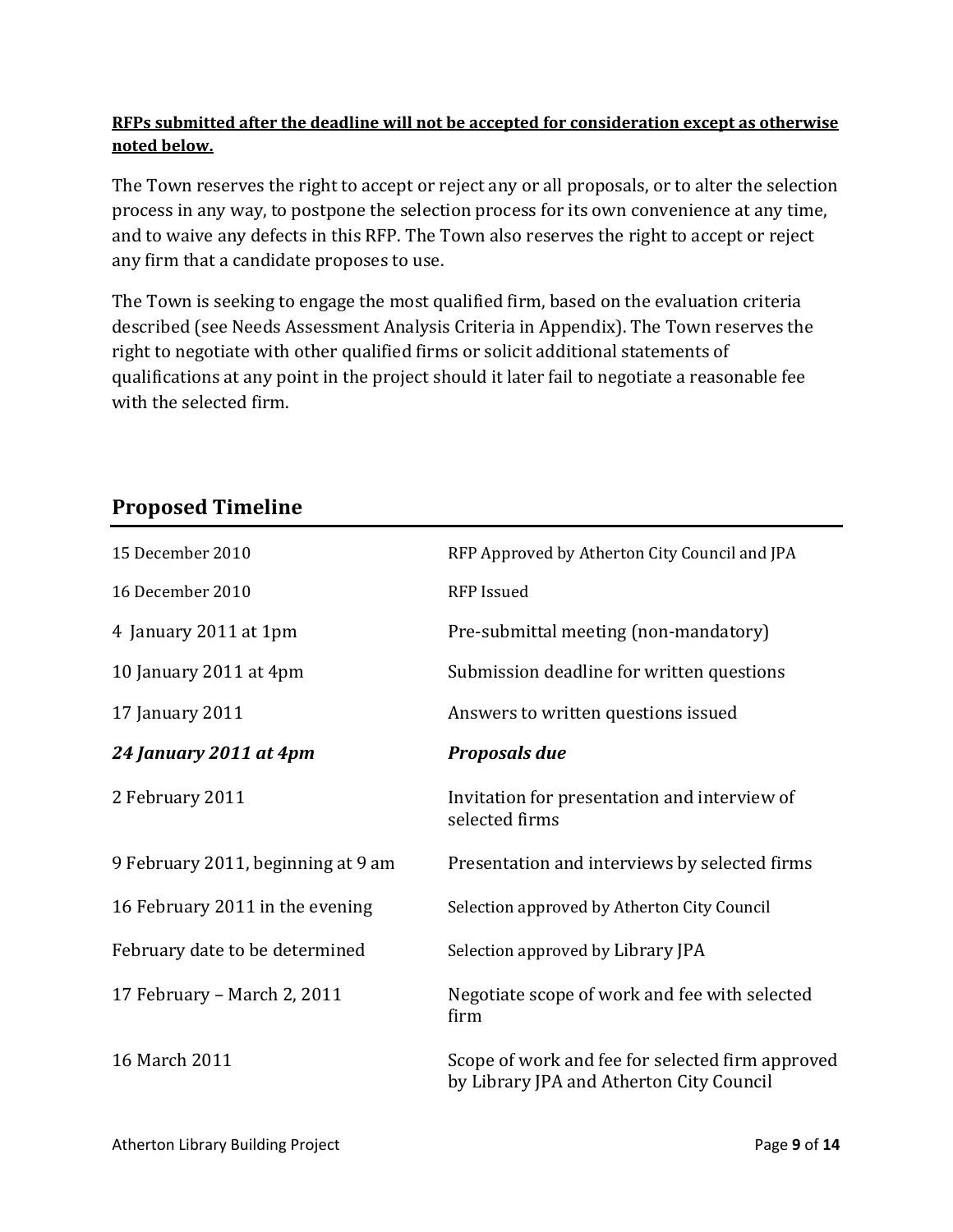#### **Proposal Content**

The RFP should include the following:

- 1. FIRM INTRODUCTION: including information such as length of time in business, office location(s), number of staff and a general summary of qualifications documenting the strengths of the firm, areas of expertise and licensing. List services provided by prime firm and sub‐consultants anticipated.
- 2. APPROACH: the firm's design principles and uniqueness of approach, including meeting Green or LEED building standards for essential service facilities.
- 3. PRELIMINARY SITE AND BUILDING EVALUATON: please include preliminary comments on the sites.
- 4. PROJECT EXPERIENCE: listing specific project experience that is related to the type of services required by the Atherton Library project. Project experience should reference design experience with public library projects, park and/or campus design as well as other public buildings in an urban setting and list the client contact information for each project. The experience should include:
	- a. A reference list including the names of libraries where the firm has provided services and contact information.
	- b. A reference list of building projects similar to the proposed project, including the construction contract initial and final value, the project size/scope, and the beginning and ending years of the project.
	- c. A reference list of projects including essential service facilities and sustainable design / green elements designed or accomplished.
	- d. A demonstration of specific in‐depth knowledge of and experience with:
		- 1) Building designs that relate well to historic settings and/or experience working with the Secretary of the Interior's standards and the State Historical Building code.
		- 2) Public involvement in a project's design and modification of proposed designs based on public comment. Explain public presentation experience.
		- 3) Designing/acquiring/installing technology, both specific library technology and other.
		- 4) Site Planning in a park setting and/or urban neighborhood.
- 5. KEY STAFF: including the identification of the Principal‐in‐Charge, Project Manager and key staff. Key Staff/Project Principals shall be licensed professionals in the State of California (Professional Engineer, Registered Architect or Landscape Architects).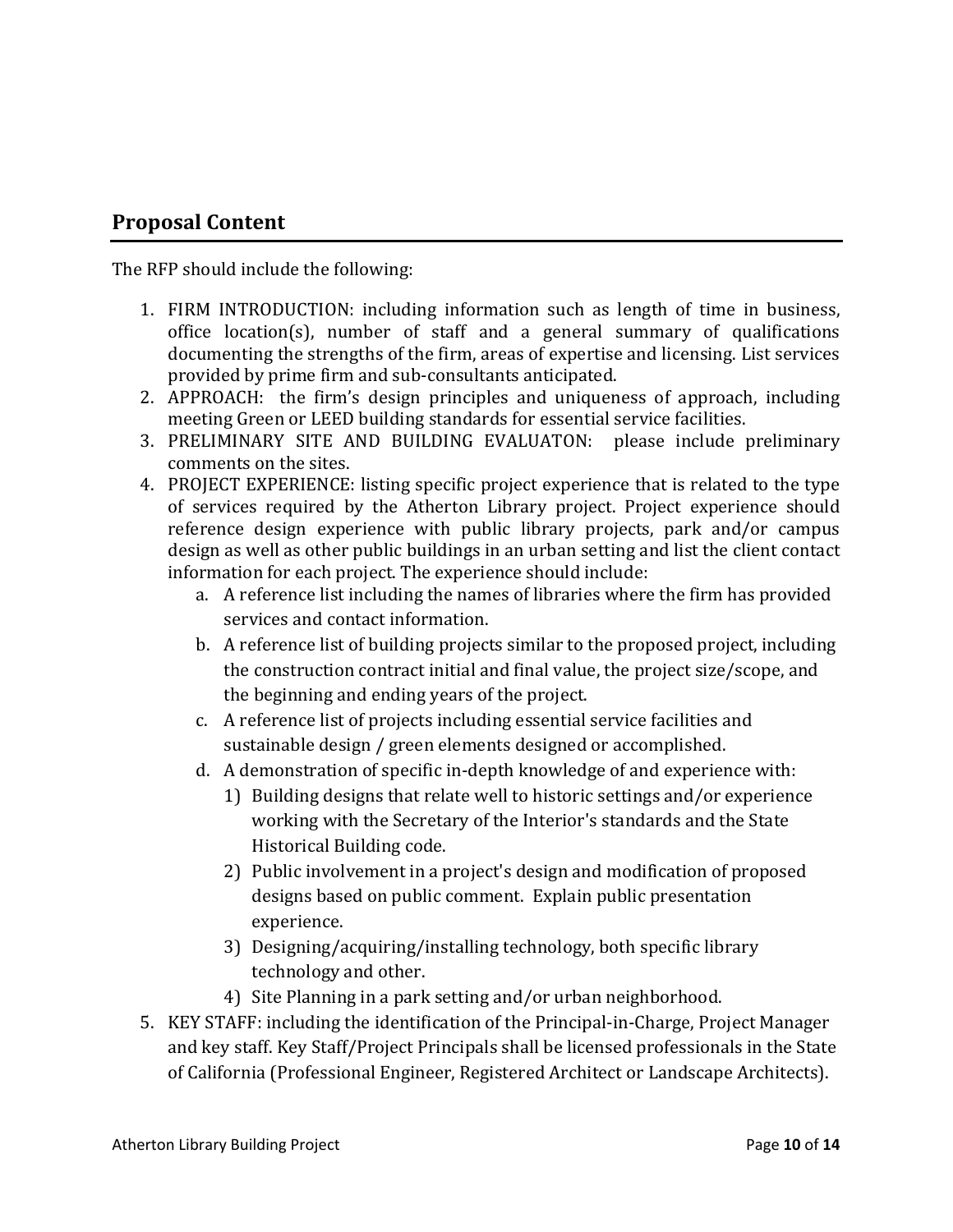This section should identify the qualifications and related experience of key staff assigned to the project. The proposer shall possess any applicable professional licenses issued by the State of California and shall have knowledge of applicable local, state and federal regulations and codes, particularly the California Public Agreement Code as it applies to this type of service.

This section should also include cameo resumes of all staff performing tasks for this project. The cameo resumes shall include a summary of relevant management and work experience, years of relevant experience, the current and proposed location of the staff, and a statement of availability. Two references shall be provided for each key staff member. This section should also include a table of all key personnel showing their availability for the duration of this project as well as any commitments to other projects. Please include the level of involvement that each key staff member will have, including an approximate share of the hours of their work as it relates to the whole.

Principal architect's involvement with the design and work with the public will be an important criteria for selection.

- 6. RESUMES: should demonstrate experience in architectural/engineering services on public projects including those tasks described above, including registrations.
- 7. LITIGATION: ‐ A list of any current litigation to which the firm and/or key sub consultants(s) are parties by virtue of their professional service, in addition to a list of any such litigation from the past ten years.
- 8. DISCLOSURE: of any past, ongoing, or potential conflicts of interest that the firm may have as a result of performing the anticipated work.
- 9. COMMENTS: Please include any other information or material that might help us to evaluate your firm's ability to execute this project, including any vision or other ideas on the direction of this project. Please limit comments to a maximum of 3 pages.
- 10. ADDITIONAL SERVICES: List any additional related services your firm can provide, such as interior design, energy management, etc.
- 11. CHANGE ORDERS: List the total cost of change orders on each of your current projects and discuss the reasons for the change orders.

#### **Selection Process**

#### **ShortList Selection Process**

The Selection Committee will review all proposals, interview all or some of the firms, and identify the top three short‐list firms ("Library Center Project Finalists") to the ALBSC for recommendation to the Atherton City Council and Library JPA for approval.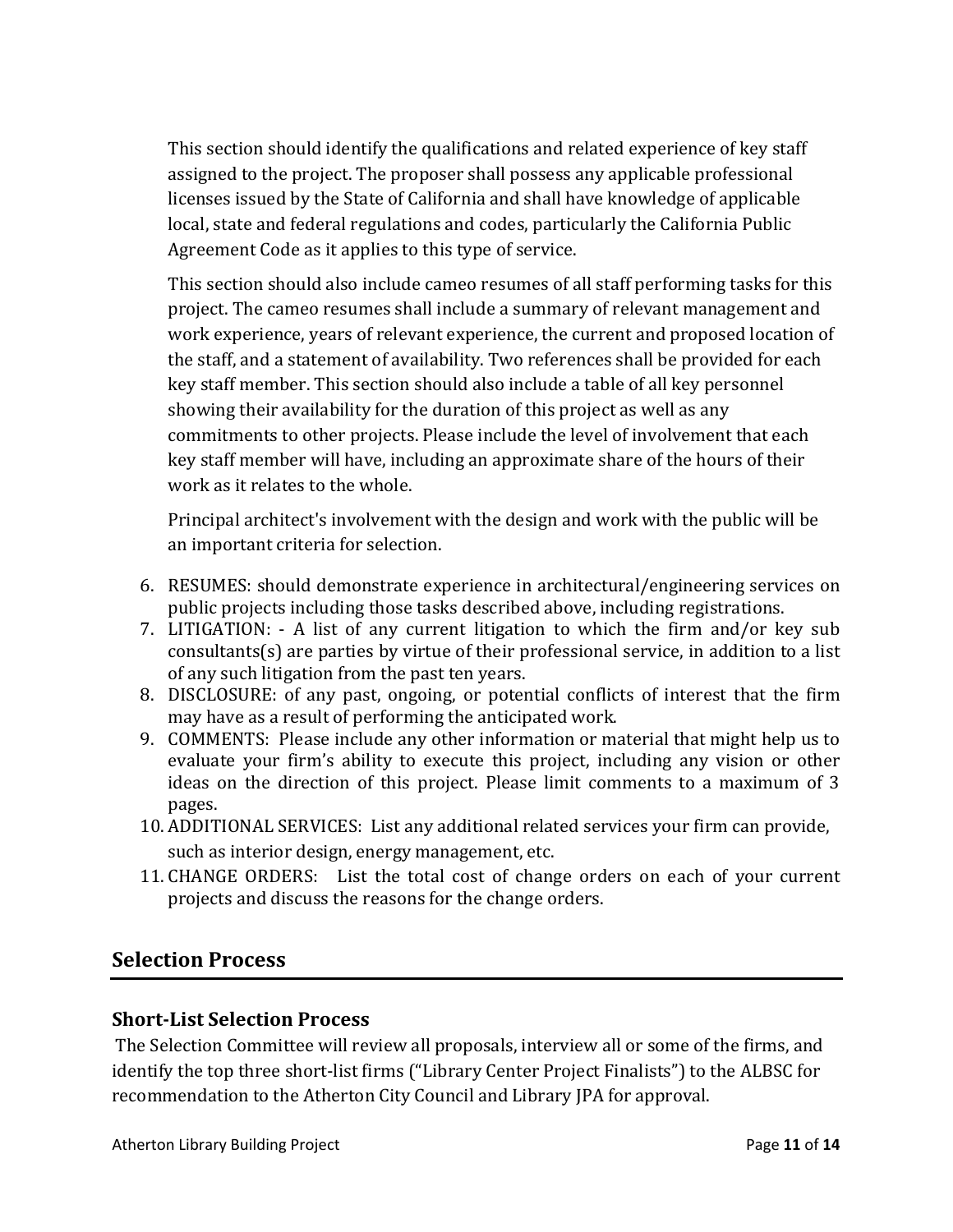See Evaluation Criteria in the Appendix.

The Selection Committee will negotiate the scope of work and fee with the first choice firm for the project. If unsuccessful, the Selection Committee will proceed to the next ranked firm. Upon approval by the Library JPA and Atherton City Council, the selected firm will then be presented with the Town's form of contract (see Library Design Services Agreement in Appendix) as well as the guidelines for the Conceptual Design Phase (the "Guidelines"). If they are prepared to accept this form of contract and the Guidelines, then they may proceed to the Conceptual Design Phase. To the extent that any Finalist Firm is not prepared to accept the Town's form of contract and the Guidelines, then the alternates will be given an opportunity to become a Finalist Firm based on their rank order.

#### **Contract Terms and Conditions**

The selected firm will work under a Library Design Services Agreement (See Appendix). Once an Agreement is negotiated, the following documents will be required by the selected firm prior to the commencement of any work:

- Signed contract by both the Town and the consultant(s)
- Proof of insurance in the following amounts:

Workers' Compensation Coverage as required by the State of California Commercial General Liability in an amount not less than \$2,000,000 Automobile Liability in an amount not less than \$1,000,000 Professional Liability in an amount not less than \$2,000,000

A separate Additional Insured Endorsement naming the Town as additional insured is required. Please call if you have any questions related to the insurance required by the Town.

• Proof of payment of the Atherton Business License Fee. An Atherton Business License is required of any person who transacts or carries on any business, trade, profession, calling, or occupation in the Town of Atherton.

Being selected under this solicitation will not preclude the firm from being considered for any other projects advertised by the Town.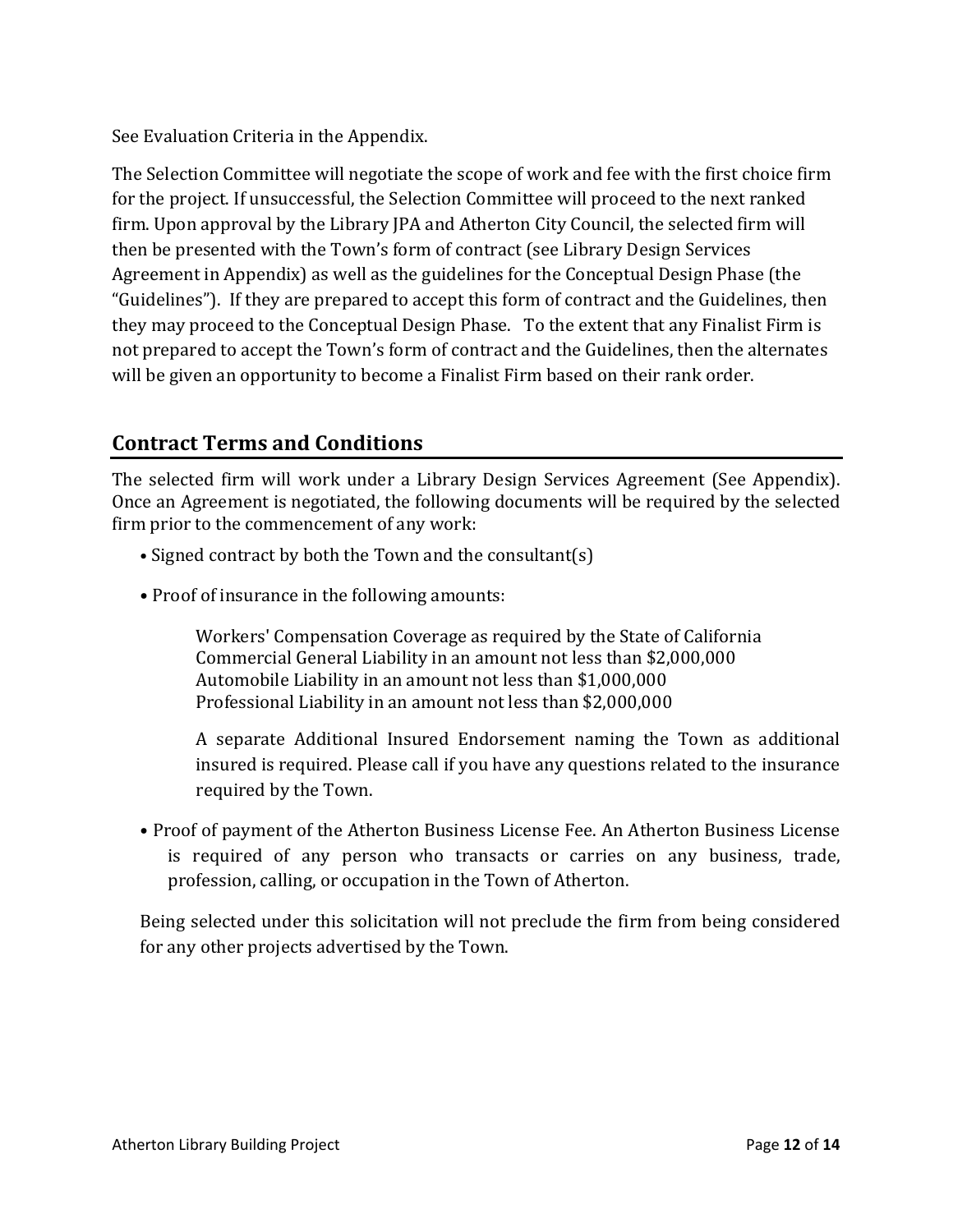#### **June 16, 2010 Resolution No 1030 Library Partnering (item 23)**

http://www.ci.atherton.ca.us/documents/ResolutionNo.10‐30LibraryPartnering.pdf

#### **San Mateo County Library Service Model (included in Atherton Library Needs Assessment)**

http://www.ci.atherton.ca.us/documents/ITEM72AthertonLibraryNeedsAssessment.pdf

#### **Atherton Library Needs Assessment**

#### **February 17, 2010 Memo**

http://www.ci.atherton.ca.us/documents/ITEM71ATHNeedsAssessmentMemo2‐10.pdf

#### **Attachment**

http://www.ci.atherton.ca.us/documents/ITEM72AthertonLibraryNeedsAssessment.pdf

#### **Evaluation Criteria**

| Number of Library Projects                              | 25% |
|---------------------------------------------------------|-----|
| <b>Quality of Design</b>                                | 15% |
| Professionalism of RFP Presentation                     | 15% |
| <b>Experience with Sustainable Design</b>               | 25% |
| Did they answer the questions we asked in the RFP       | 10% |
| Intangibles: Overall Impression of the RFP presentation | 10% |

#### **Atherton Library Project Process Flow**

http://www.ci.atherton.ca.us/documents/ProjectProcessFlow\_001.pdf

#### **Site Plans**

**Site Plan for the Existing Site** http://www.ci.atherton.ca.us/documents/AthertonLibraryCurrentSitePlan.pdf

**Site Plan for HolbrookPalmer Park – HolbrookPalmer Park Landscape Master Plan 2005** http://www.ci.atherton.ca.us/documents/HPParkMasterPlan.pdf

**Zoning Regulations (included in Project Process Flow document)**

http://www.ci.atherton.ca.us/documents/ProjectProcessFlow\_001.pdf

#### **Town of Atherton Library Design Services Agreement**

http://www.ci.atherton.ca.us/documents/LibraryDesignServicesAgreement.pdf